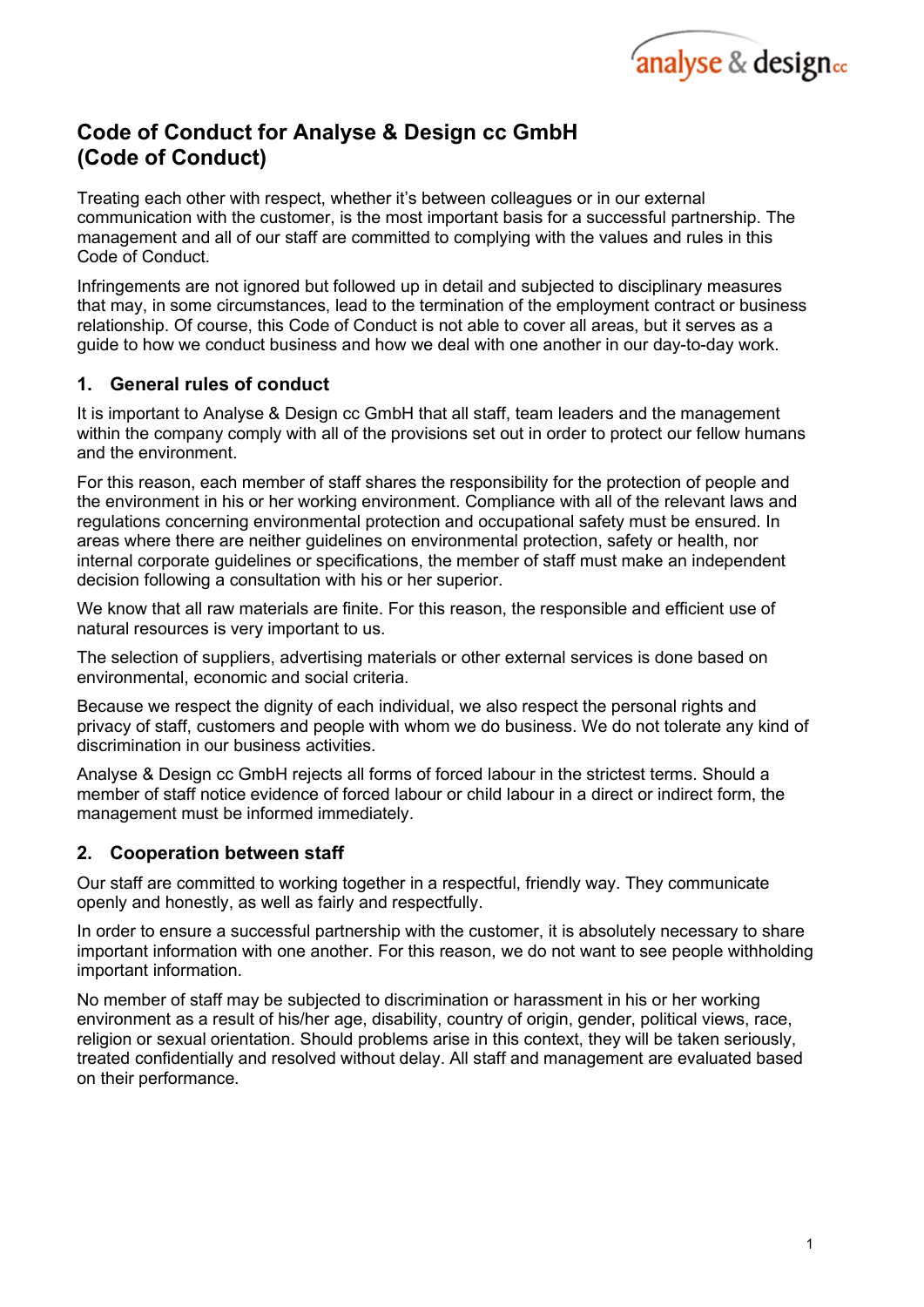

## 3. Confidentiality/data privacy

The responsible handling of our customers' data is very important to us. For this reason, the unauthorised sharing or improper use of confidential data will not be tolerated.

Personal and confidential data is processed or used by our staff only within the context of specific tasks within a project and must be protected from access by unauthorised colleagues and third parties.

The member of staff is obliged to maintain secrecy of all confidential information and processes that become known while carrying out the activity, during the course of his or her work and also after the end of the working relationship.

The member of staff is also obliged to comply with the provisions of the German Federal Data Protection Act [BDSG], General Data Protection Regulation [GDPR] and all measures to protect data from falsification, destruction or unauthorised disclosure.

In addition, the member of staff shall inform the management immediately if:

- he/she has suspicions of a data privacy infraction
- data confidentiality has been compromised
- other irregularities in the context of fulfilling the contract, or
- he/she becomes aware of any other weak points or risks in security-relevant areas.

## 4. Intellectual property and copyrights of third parties

For us, the unrestricted protection of intellectual property and copyrights of third parties goes without saying and is a binding requirement. For this reason, we do not participate in the unauthorised use, modification, replication or distribution of software or other intellectual property. We do not use any fraudulent or illegal methods in order to obtain internal corporate information or confidential information from other companies.

#### 5. Handling company property and the property of our business partners

Each member of staff is obliged to handle company property and the property of our business partners confidentially*.* 

Items assigned to the member of staff for business use, including notebooks, mobile phones and leased vehicles, are the property of the company and must be returned immediately upon the termination of the working relationship.

Equipment or items belonging to the company may not be subject to private use or removed from the company premises without the express prior consent of the management.

#### 6. No attempted poaching of staff or customers

The staff and management are not permitted to actively poach customers or staff of customers either for their own company or for third parties, i.e. by approaching them directly.

#### 7. Conflicts

The staff are obliged to fulfil the tasks assigned to them as part of their work both conscientiously and to the best of their ability, and to represent the best interests of the company. However, members of staff may find themselves in situations that could lead to a conflict with company interests. As a result, staff should avoid such situations where personal or financial interests may oppose the company's own interests. They may not pursue their own interests in the context of their work and may not use their business connections resulting from their work either directly or indirectly outside of the company for their own benefit or to the benefit of third parties.